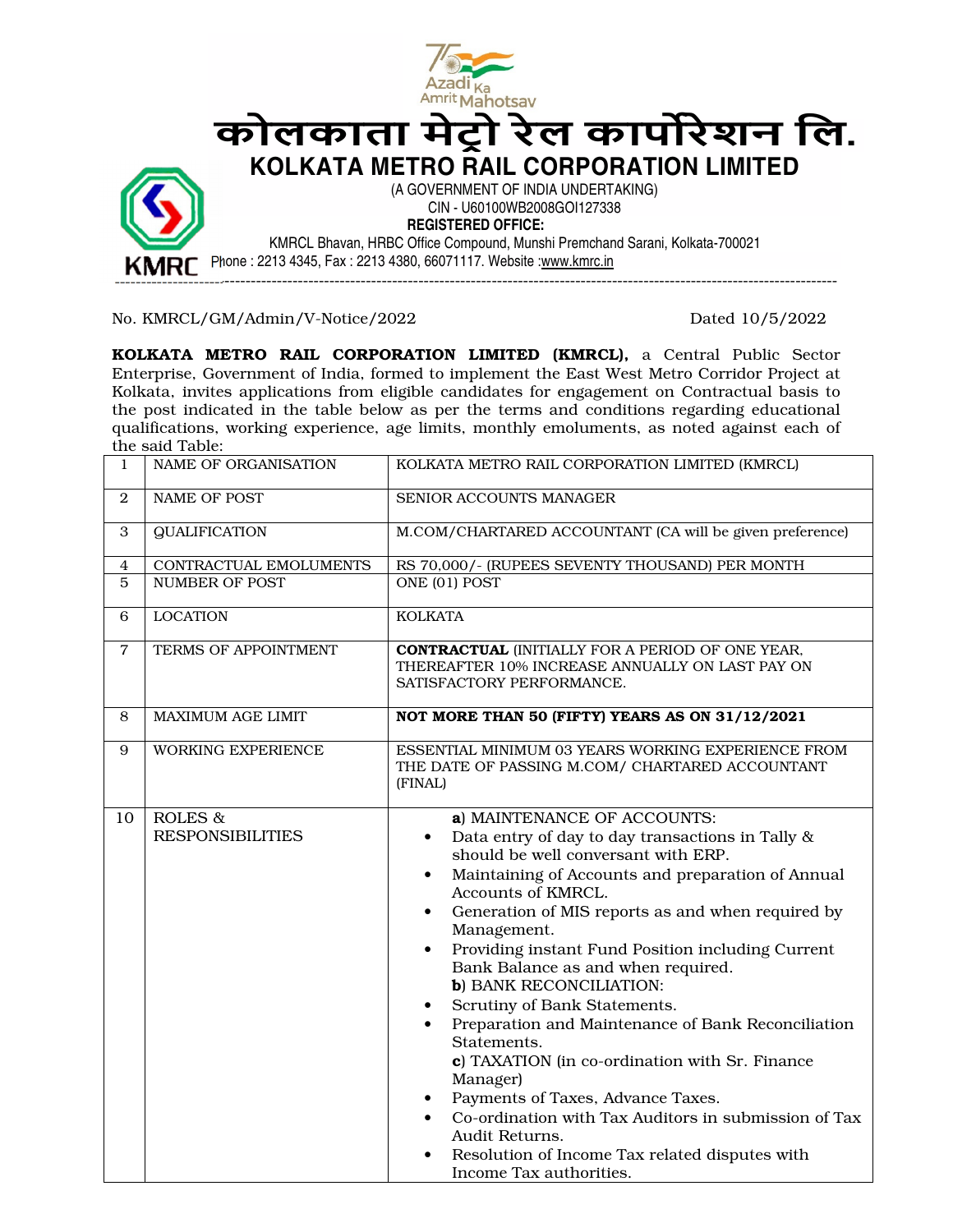|    |                          | <b>d</b> ) Generation and Supply of MIS reports as required                 |
|----|--------------------------|-----------------------------------------------------------------------------|
|    |                          | by Higher Management from time to time.                                     |
|    |                          | e) Any other work as assigned by Higher                                     |
|    |                          | Management.                                                                 |
| 11 | <b>SELECTION PROCESS</b> | <b>INTERVIEW</b>                                                            |
|    |                          |                                                                             |
| 12 | MEDICAL STANDARED        | CANDIDATES SHOULD BE IN SOUND HEALTH AND FREE FROM                          |
|    |                          | COLOR BLINDNESS. NO RELAXATON IN HEALTH STANDARED                           |
|    |                          | WILL BE ALLOWED.                                                            |
|    |                          | ENGAGEMENT WILL BE ON CONTRACTILAL BASIS INITIALLY FOR A PERIOD OF ONE YEAR |

ENGAGEMENT WILL BE ON CONTRACTUAL BASIS INITIALLY FOR A PERIOD OF ONE YEAR (EXTENDABLE YEARLY)

## **Facilities attached with the Post**

Besides the emoluments, as admissible, the post, as mentioned in the Table above, carry the benefits as admissible HR Rules of KMRCL.

## A. **GENERAL INSTRUCTIONS:**

1. If any candidate is presently working with any Government Department or organization/PSU, he/she should inform their employers in writing before applying for posts in KMRCL. Such candidates will have to produce NOC from their employers at the time of interview.

## **B. INSTRUCTIONS FOR APPLYING:**

- **1.** Before applying, candidates should ensure that they fulfill all the eligibility criteria mentioned in advertisement. **The application should be submitted only once.**
- **2.** Application **neatly typed** on A-4 size paper in the prescribed format should be sent to **General Manager/Administration, Kolkata Metro Rail Corporation Limited, KMRCL Bhawan, HRBC Office Compound, Munshi Premchand Sarani, Kolkata – 700021**  accompanied with the copy of following documents:
	- a) Matriculation Certificate (for age proof);
	- b) Attested copy of certificate of professional degree and of Membership of the Institute of Chartered Accountant of India (ICAI), if candidate is a CA.
	- c) Certificates of other professional qualification, if any;
	- d) Certificate in proof of experience (clearly indicating the Pay and no of years served in the Pay as on the cut off date as mentioned), proof of present CTC (for working in private sector)/present pay (for working in Government Sector/PSU).
	- e) Community Certificate if any;
	- f) DD for Rs. 100/- for UR and OBC applicants and Rs. Nil for  $SC/ST \& Ex$ servicemen applicants in original;
	- g) A copy of CV (Curriculum Vitae) signed by candidate.
	- h) Two copies of recent passport size photograph.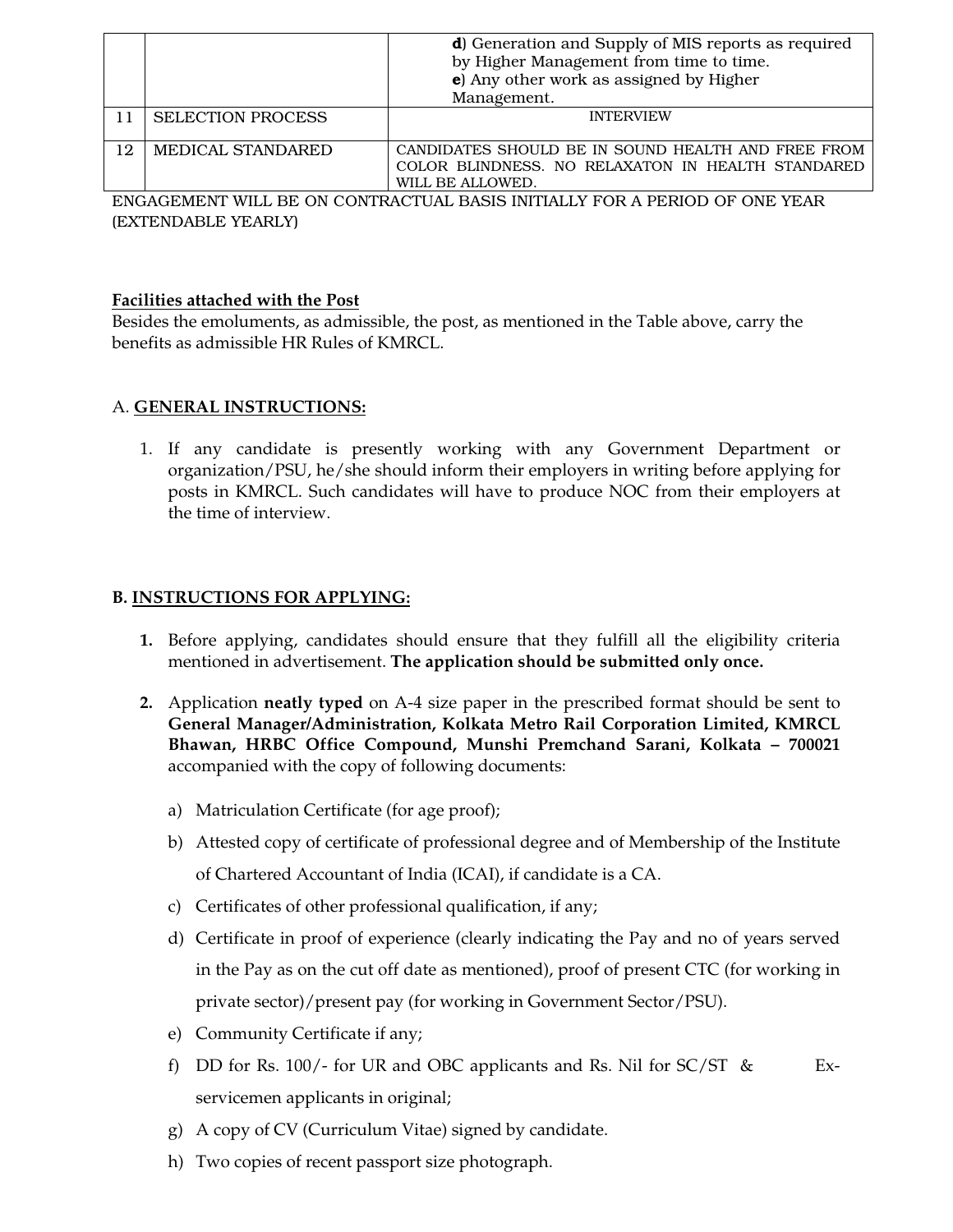- i) Mobile Number/ Any other alternative Mobile Number.
- j) Application should reach **General Manager/Administration, Kolkata Metro Rail Corporation Limited, KMRCL Bhawan, HRBC Office Compound, Munshi Premchand Sarani, Kolkata – 700021 within 21 days from the date of advertisement.**
- 3. Application received late/incomplete in any matter will not be entertained.
- 4. \*\*\* **CLOSING DATE** : 21 DAYS FROM THE DATE OF ISSUE OF VACANCY NOTICE.

 By order of the Managing Director Kolkata Metro Rail Corporation Limited